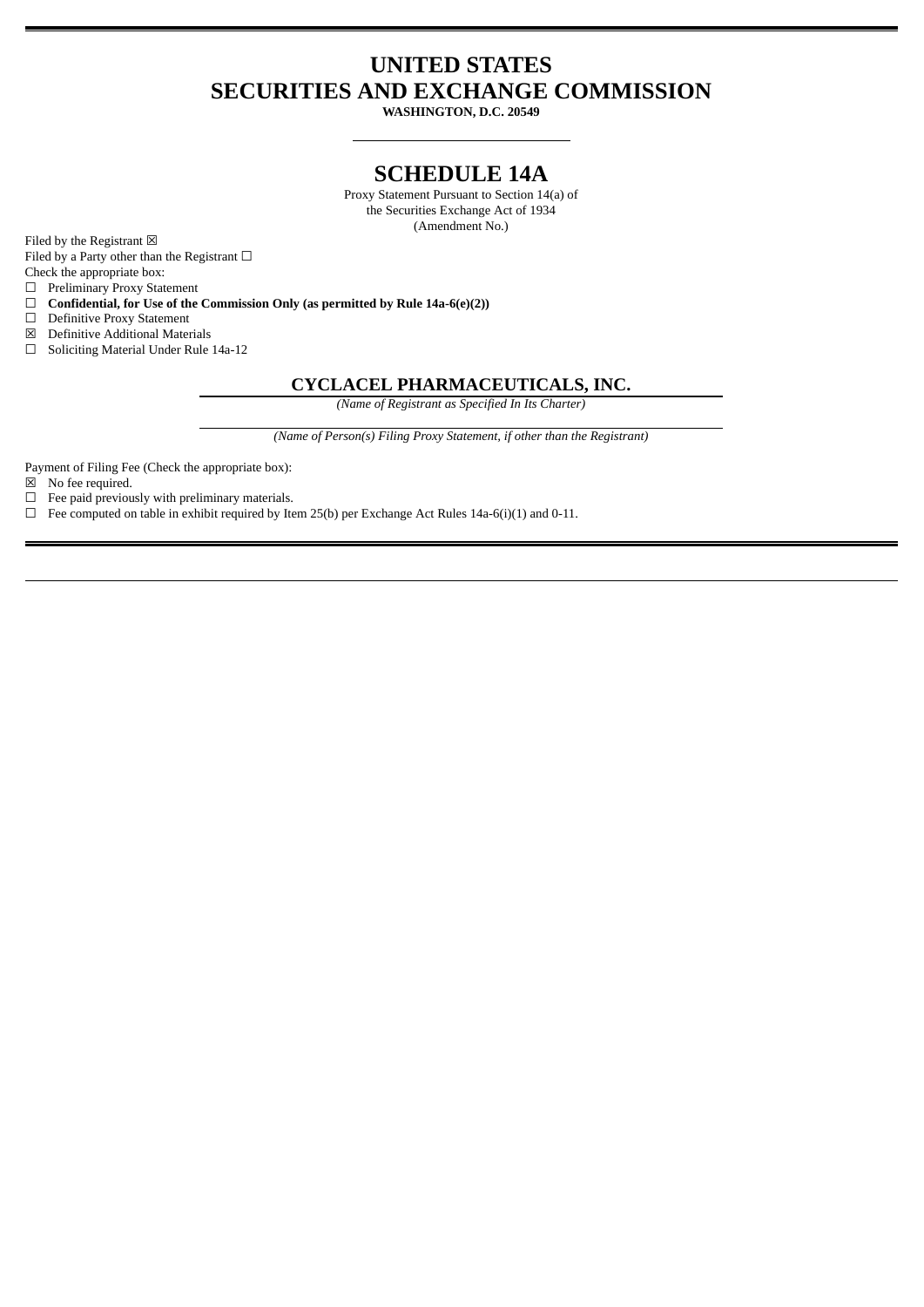CYCLACEL PHARMACEUTICALS, INC. 200 CONNELL DRIVE SUITE 1500 BERKELEY HEIGHTS, NJ 07922

# Your **Vote** Counts!

#### **CYCLACEL PHARMACEUTICALS, INC.**

2022 Annual Meeting Vote by June 13, 2022 11:59 PM ET www.virtualshareholdermeeting.com/CYCC2022



D83518-P72349

## You invested in CYCLACEL PHARMACEUTICALS, INC. and it's time to vote!

You have the right to vote on proposals being presented at the Annual Meeting. This is an important notice regarding the availability of proxy material for the stockholder meeting to be held on June 14, 2022.

#### Get informed before you vote

View the Notice and Proxy Statement and Form 10-K online OR you can receive a free paper or email copy of the material(s) by requesting prior to May 31, 2022. If you would like to request a copy of the material(s) for this and/or future stockholder meetings, you may (1) visit www.ProxyVote.com, (2) call 1-800-579-1639 or (3) send an email to sendmaterial@proxyvote.com. If sending an email, please include your control number (indicated below) in the subject line. Unless requested, you will not otherwise receive a paper or email copy.



\*Please check the meeting materials for any special requirements for meeting attendance.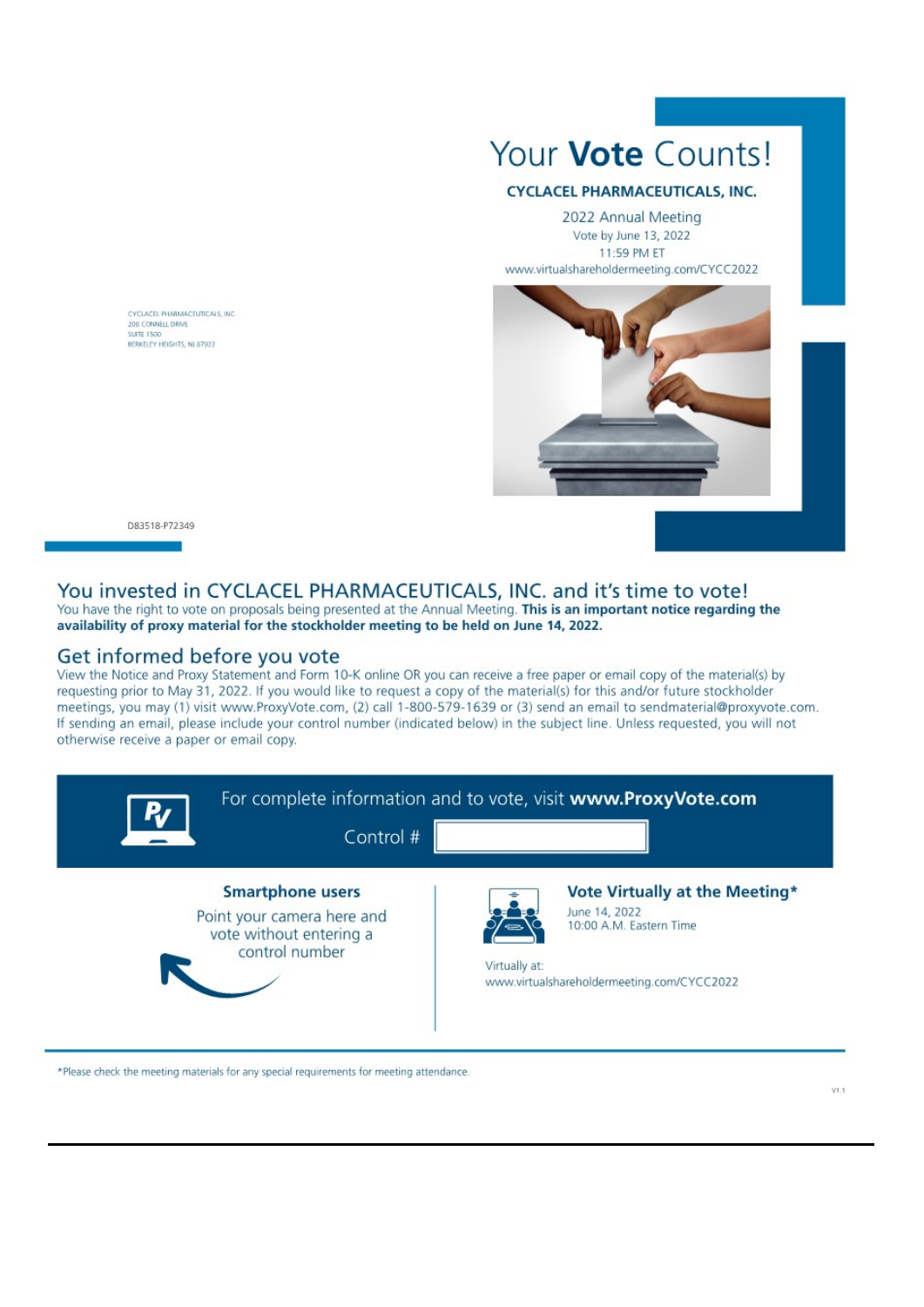# THIS IS NOT A VOTABLE BALLOT

This is an overview of the proposals being presented at the upcoming stockholder meeting. Please follow the instructions on the reverse side to vote these important matters.

| <b>Voting Items</b>                                                                                                                                           |                                                                                                                                                                                   | Board<br><b>Recommends</b> |
|---------------------------------------------------------------------------------------------------------------------------------------------------------------|-----------------------------------------------------------------------------------------------------------------------------------------------------------------------------------|----------------------------|
|                                                                                                                                                               | Election of Class 1 Directors<br>Nominees:<br>01) Dr. Samuel L. Barker<br>02) Karin L. Walker                                                                                     | <b>O</b> For               |
| 2.                                                                                                                                                            | Ratify the appointment of RSM US LLP as the Company's independent registered public accounting firm for the fiscal<br>vear ending December 31, 2022.                              | <b>O</b> For               |
| 3.                                                                                                                                                            | Approve a proposed amendment to the Company's 2018 Equity Incentive Plan to increase the number of shares of<br>common stock available for the grant of awards by 500,000 shares. | <b>O</b> For               |
| 4.                                                                                                                                                            | Approve by an advisory vote the compensation of the Company's named executive officers, as disclosed in the<br>Company's proxy statement.                                         | <b>O</b> For               |
| NOTE: The Company will transact any other business that may properly be presented before the annual meeting or at any<br>adjournment or postponement thereof. |                                                                                                                                                                                   |                            |

**College** 

Prefer to receive an email instead? While voting on www.ProxyVote.com, be sure to click "Sign up for E-delivery".

D83519-P72349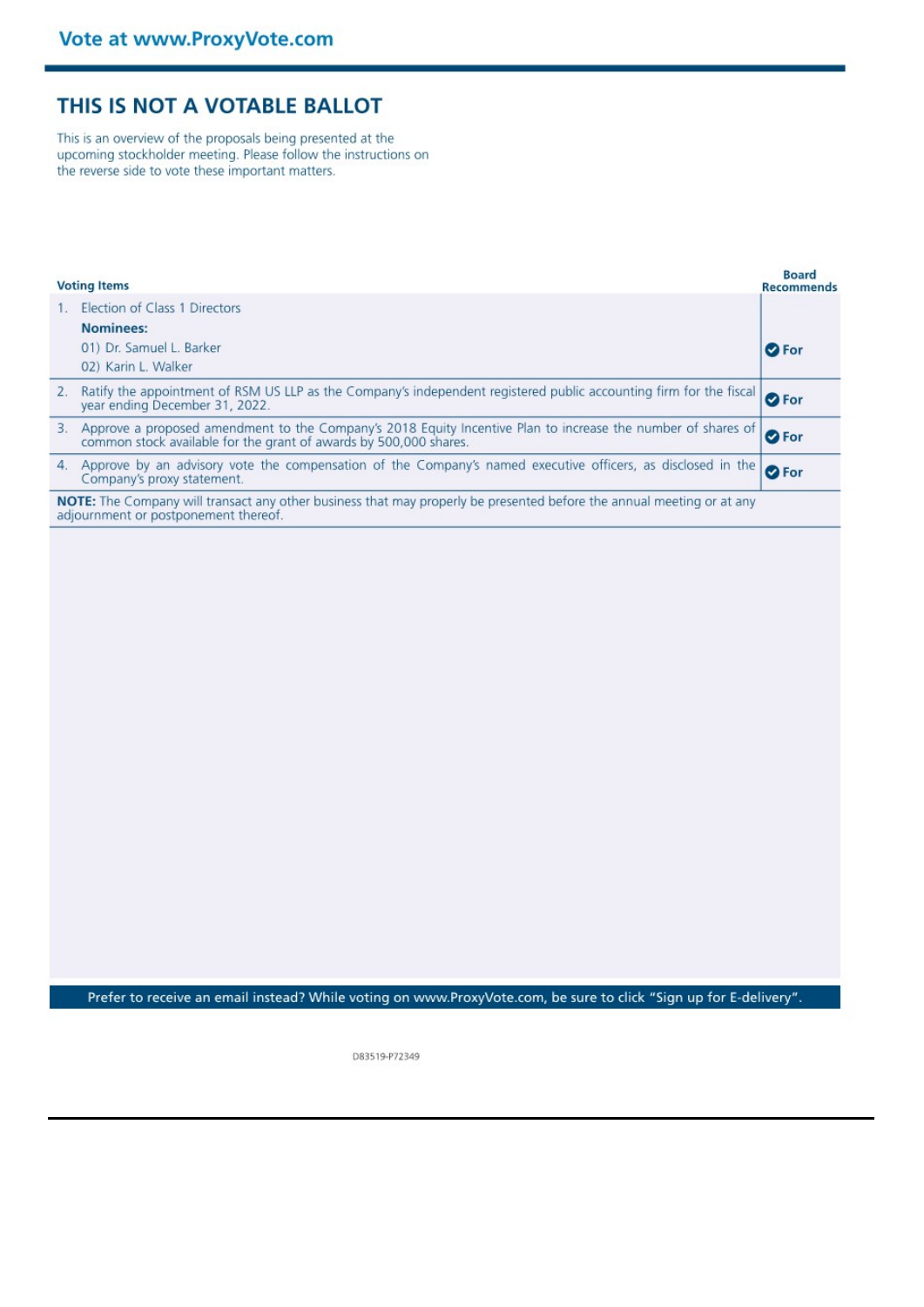

#### **CYCLACEL PHARMACEUTICALS, INC.**

2022 Annual Meeting Vote by June 13, 2022 11:59 PM ET www.virtualshareholdermeeting.com/CYCC2022



CYCLACEL PHARMACEUTICALS, INC. 200 CONNELL DRIVE SUITE 1500 BERKELEY HEIGHTS, NJ 07922

D83520-P72349

#### You invested in CYCLACEL PHARMACEUTICALS, INC. and it's time to vote!

You have the right to vote on proposals being presented at the Annual Meeting. This is an important notice regarding the availability of proxy material for the stockholder meeting to be held on June 14, 2022.

#### Get informed before you vote

View the Notice and Proxy Statement and Form 10-K online OR you can receive a free paper or email copy of the material(s) by requesting prior to May 31, 2022. If you would like to request a copy of the material(s) for this and/or future stockholder meetings, you may (1) visit www.ProxyVote.com, (2) call 1-800-579-1639 or (3) send an email to sendmaterial@proxyvote.com. If sending an email, please include your control number (indicated below) in the subject line. Unless requested, you will not otherwise receive a paper or email copy.



\*Please check the meeting materials for any special requirements for meeting attendance.